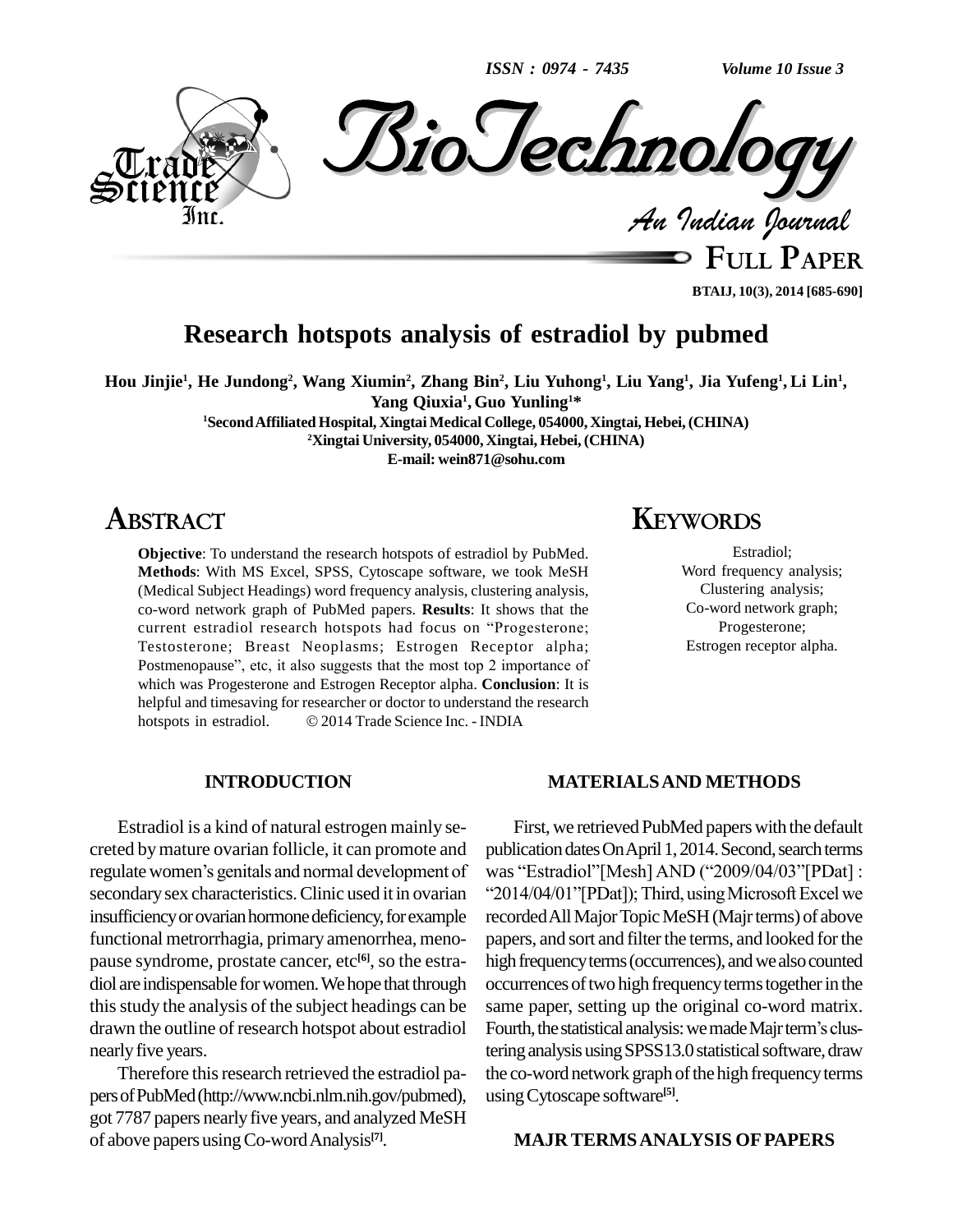**TABLE1 :The top 36 Majr terms about estradiol**

**FULL PAPER**

### **ABOUTESTRADIOL**

Majrterms word frequencyanalysis:We retrieved

 papers, all with MeSH terms, we extracted Majr terms and established the Majr terms database. We got 36 Majr terms of estradiol which occurrences fre-

|                |                                     | <b>Occurrences frequency</b> | Percentage<br>$(\% )$ | <b>Cumulative</b><br>Percent $(\% )$ |
|----------------|-------------------------------------|------------------------------|-----------------------|--------------------------------------|
| <b>Ranking</b> | <b>MeSH</b> terms                   | (times)                      |                       |                                      |
| $\mathbf{1}$   | Estradiol                           | 3638                         | 10.0737               | 10.0737                              |
| 2              | Estrogens                           | 914                          | 2.5309                | 12.6045                              |
| 3              | Estrogen Receptor alpha             | 569                          | 1.5756                | 14.1801                              |
| 4              | <b>Breast Neoplasms</b>             | 538                          | 1.4897                | 15.6698                              |
| 5              | Progesterone                        | 471                          | 1.3042                | 16.9740                              |
| 6              | Testosterone                        | 404                          | 1.1187                | 18.0927                              |
| 7              | Ovary                               | 286                          | 0.7919                | 18.8846                              |
| $8\,$          | Ovarian Follicle                    | 272                          | 0.7532                | 19.6378                              |
| 9              | Postmenopause                       | 249                          | 0.6895                | 20.3273                              |
| 10             | Receptors, Estrogen                 | 245                          | 0.6784                | 21.0057                              |
| 11             | Estrogen Receptor beta              | 220                          | 0.6092                | 21.6149                              |
| 12             | <b>Gonadal Steroid Hormones</b>     | 219                          | 0.6064                | 22.2213                              |
| 13             | <b>Estrogen Replacement Therapy</b> | 209                          | 0.5787                | 22.8000                              |
| 14             | Gonadotropin-Releasing Hormone      | 202                          | 0.5593                | 23.3594                              |
| 15             | Water Pollutants, Chemical          | 199                          | 0.5510                | 23.9104                              |
| 16             | <b>Neurons</b>                      | 194                          | 0.5372                | 24.4476                              |
| 17             | <b>Signal Transduction</b>          | 191                          | 0.5289                | 24.9765                              |
| 18             | <b>Endocrine Disruptors</b>         | 189                          | 0.5233                | 25.4998                              |
| 19             | Follicle Stimulating Hormone        | 177                          | 0.4901                | 25.9899                              |
| 20             | Gene Expression Regulation          | 176                          | 0.4873                | 26.4773                              |
| 21             | Endometrium                         | 167                          | 0.4624                | 26.9397                              |
| 22             | Luteinizing Hormone                 | 162                          | 0.4486                | 27.3883                              |
| 23             | <b>Ovulation Induction</b>          | 157                          | 0.4347                | 27.8230                              |
| 24             | Aging                               | 152                          | 0.4209                | 28.2439                              |
| 25             | Cattle                              | 144                          | 0.3987                | 28.6426                              |
| 26             | Apoptosis                           | 143                          | 0.3960                | 29.0386                              |
| 27             | Uterus                              | 141                          | 0.3904                | 29.4290                              |
| 28             | <b>Brain</b>                        | 140                          | 0.3877                | 29.8167                              |
| 29             | Reproduction                        | 130                          | 0.3600                | 30.1767                              |
| 30             | Ovariectomy                         | 127                          | 0.3517                | 30.5283                              |
| 31             | Cell Proliferation                  | 123                          | 0.3406                | 30.8689                              |
| 32             | Phenols                             | 122                          | 0.3378                | 31.2067                              |
| 33             | <b>Estrous Cycle</b>                | 120                          | 0.3323                | 31.5390                              |
| 34             | Menstrual Cycle                     | 119                          | 0.3295                | 31.8685                              |
| 35             | Prostatic Neoplasms                 | 116                          | 0.3212                | 32.1897                              |
| 36             | Aromatase                           | 114                          | 0.3157                | 32.5054                              |





С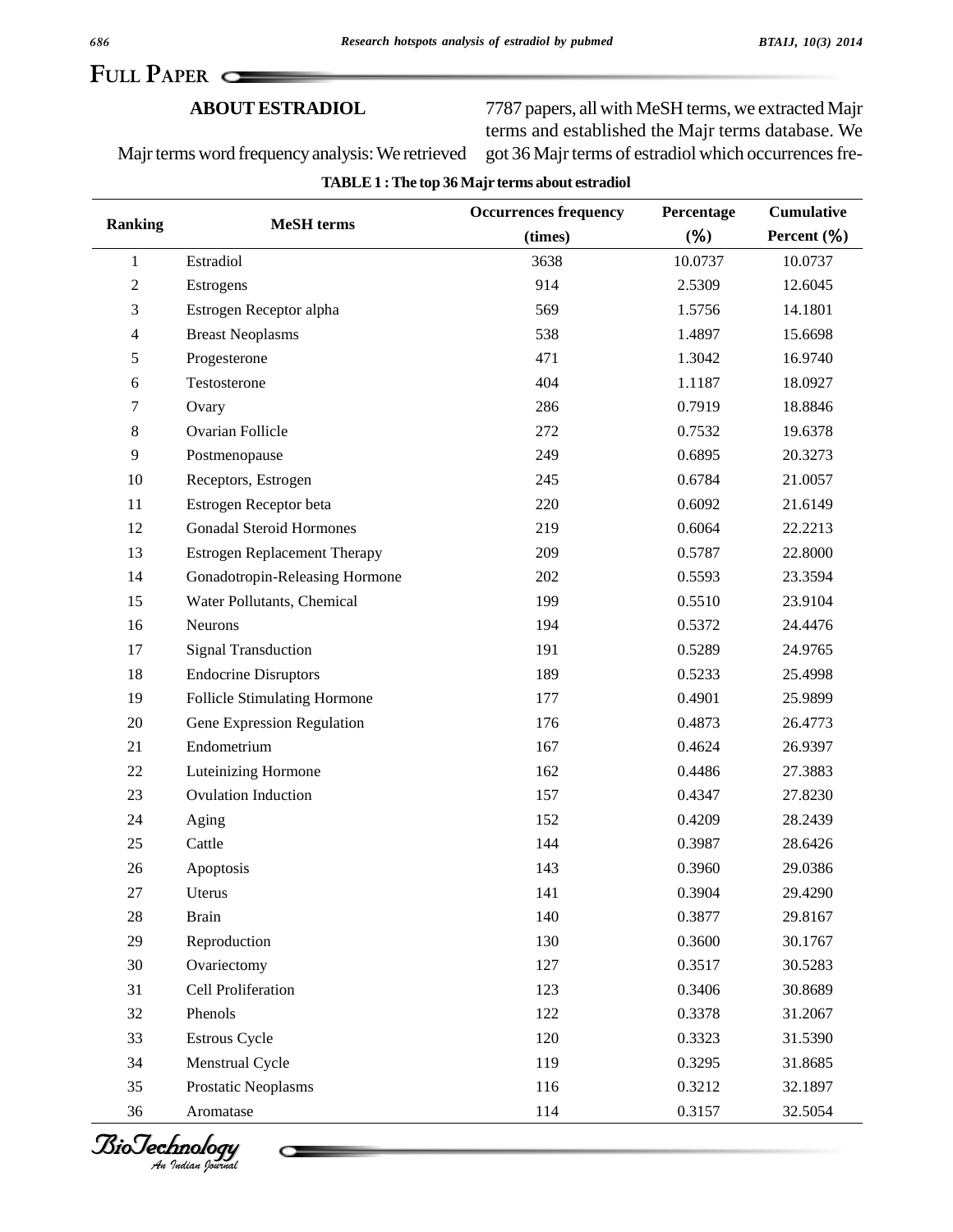



#### **Figure 1 : Hierarchical clustering analysis dendrogram of Majr terms**

quencywas over 114. From TABLE1, we can infered some ideas: the relevant research hotspots of estradiol quency was over 114. From TABLE 1, we can infered his<br>some ideas: the relevant research hotspots of estradiol con<br>mainly concentrated in the "Estrogen Receptor alpha; Ma some ideas: the relevant research hotspots of estradiol comainly concentrated in the "Estrogen Receptor alpha; M<br>Breast Neoplasms; Progesterone; Testosterone", etc, tir it also suggests that Estrogen Receptor alpha has become most major research hotspots. Clustering analysis of the high frequency Majr terms: This research used

hierarchical clustering analysis which is one of the most<br>commonly used Classify analysis to analyze the top 30 times), drew a dendrogram, and the results were shown commonlyusedClassifyanalysisto analyze the top 30 Majr terms which occurrences frequency was over 127 in Figure 1.

*Indian Indian Indian Indian Journal Journal Journal An Indian Spectromal An Indian Spectromal* in Figure 1.<br>From the Figure 1, except individual Majr term as<br>"Cattle: Brain: ", we could seen the other high fre-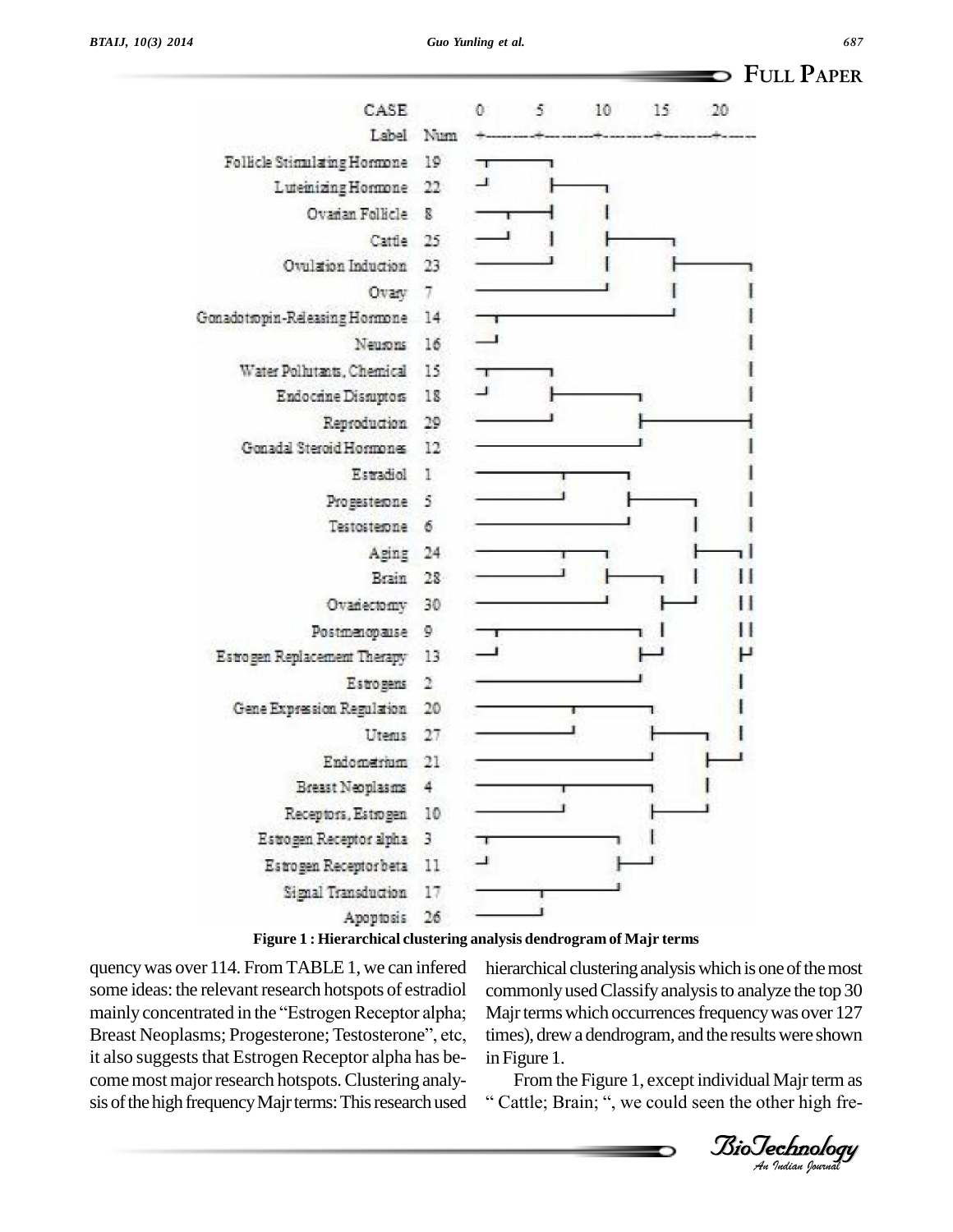# **FULL PAPER**

#### **TABLE2 :The top 16 Majr terms pair**

|                | <b>MeSH</b> terms A     |                                     | <b>Co-word occurrences</b> |
|----------------|-------------------------|-------------------------------------|----------------------------|
| <b>Ranking</b> |                         | <b>MeSH</b> terms B                 | frequency (times)          |
|                | Estradiol               | Estrogens                           | 501                        |
| 2              | Estradiol               | Progesterone                        | 372                        |
| 3              | Estradiol               | Testosterone                        | 293                        |
| 4              | Estradiol               | <b>Breast Neoplasms</b>             | 262                        |
| 5              | Estradiol               | Estrogen Receptor alpha             | 237                        |
| 6              | Estradiol               | Postmenopause                       | 137                        |
| 7              | Estrogen Receptor alpha | Estrogen Receptor beta              | 128                        |
| 8              | Estradiol               | <b>Estrogen Replacement Therapy</b> | 121                        |
| 9              | Estradiol               | Receptors, Estrogen                 | 112                        |
| 10             | Estrogen Receptor alpha | <b>Breast Neoplasms</b>             | 102                        |
| 11             | Estradiol               | Estrogen Receptor beta              | 86                         |
| 12             | Estradiol               | Ovary                               | 77                         |
| 13             | Estrogens               | Estrogen Receptor alpha             | 71                         |
| 14             | Estradiol               | Gonadotropin-Releasing Hormone      | 69                         |
| 15             | Estrogens               | <b>Breast Neoplasms</b>             | 67                         |
| 16             | Estradiol               | Ovarian Follicle                    | 62                         |

one; Testosterone"), it suggests that abnormalities of Maj<br>estradiol, progesterone, testosterone and other hor- con<br>monal will cause the female's ovulation disorders, or corr ovulation failure, it will cause unpregnancy<sup>[4]</sup>. Group 4 a new n *Indian Indian Indian Journal Indian government Indian government Indian government In the quartial government Pur quartial government Pur quartial government***</del> <b>***Pur quartial government Pur* quency Majr terms could be divided into the following it will b Solatan Folice<br>
quency Majr terms could be divided into the following it will<br>
six groups. Group 1 contains Majr terms ("Follicle lems, Stimulating Hormone; Luteinizing Hormone; Ovarian Follicle; Ovulation Induction; Ovary; Gonadotropin- ("Gene Expression Regulation; Uterus; Endometrium"), Releasing Hormone; Neurons"), it suggests that neural hormone secreted by hypothalamic neurons(such as gonadotropin-releasing hormone) and peptide hormone (included follicle stimulatinghormone and luteinizing hormone) both has the effect of ovulation induction to (included follicle stimulating hormone and luteinizing<br>hormone) both has the effect of ovulation induction to<br>the ovary<sup>[8]</sup>. Group 2 contains Majr terms ("Water Pollutants, Chemical; Endocrine Disruptors; Reproduction; the ovary<sup>[8]</sup>. Group 2 contains Majr terms ("Water Pol-<br>lutants, Chemical; Endocrine Disruptors; Reproduction; Gro<br>Gonadal Steroid Hormones"), it suggests that endo- Rec crine disruptors including chemical water pollutants, gen Receptor beta; Signal Transduction; Apoptosis"), estradiol and so on, affect the gonadal steroid hormone it suggests that excessive estrogen stimulation can insecretion of reproductive system, cause male feminization, testicular tumor, endometriosis, teratogenic, etc<sup>[2]</sup>. cep secretion of reproductive system, cause male feminiza-<br>tion, testicular tumor, endometriosis, teratogenic, etc<sup>[2]</sup>. cep<br>Group 3 contains Majr terms ("Estradiol; Progestertion, testicular tumor, endometriosis, teratogenic, etc<sup>[2]</sup>. cep<br>Group 3 contains Majr terms ("Estradiol; Progester-<br>one; Testosterone"), it suggests that abnormalities of Maj estradiol, progesterone, testosterone and other hor monal will cause the female's ovulation disorders, or<br>ovulation failure, it will cause unpregnancy<sup>[4]</sup>. Group 4 an<br>contains Majr terms ("Aging; Ovariectomy; C Postmenopause; Estrogen Replacement Therapy; Escontains Majr terms ("Aging; Ovariectomy; Co-v<br>Postmenopause; Estrogen Replacement Therapy; Es-<br>trogens"), it suggests that one of aging problem such as the women after menopause or after ovaries resection,

<sup>[2]</sup>. ceptors, signal transduction, apoptosis, etc<sup>[9]</sup>. it will be lack of estrogen and will bring on related problems, this problems above need to solve by estrogen replacement therapy **[1]**. Group 5 contains Majr terms lems, this problems above need to solve by estrogen<br>replacement therapy<sup>[1]</sup>. Group 5 contains Majr terms<br>("Gene Expression Regulation; Uterus; Endometrium"), it suggests that in recent years by gene chip technology, the high-throughput screening studies of endometrium related genes receptivity was launched, it is helpful to find endometriosis and understand the cause of the uterus implant failure, assess endometrial function and predict pregnancy outcome, it will play an important role **[3]**. implant failure, assess endometrial function and predict<br>pregnancy outcome, it will play an important role<sup>[3]</sup>.<br>Group 6 contains Majr terms (''Breast Neoplasms; Receptors, Estrogen; Estrogen Receptor alpha; Estro-Group 6 contains Majr terms ("Breast Neoplasms;<br>Receptors, Estrogen; Estrogen Receptor alpha; Estrogen Receptor beta; Signal Transduction; Apoptosis''), duce breast tumor, its mechanism involve estrogen re-

The above clustering results suggest that several Majr terms within one group have certain inherent logic connection between eachother; If there are no known correlation between the Majr terms, it indicates we find a new research hotspot.

## **Co-wordnetworkgraphofthehighfrequencyMajr terms pair**

By analyzing the top 14 Majr terms which word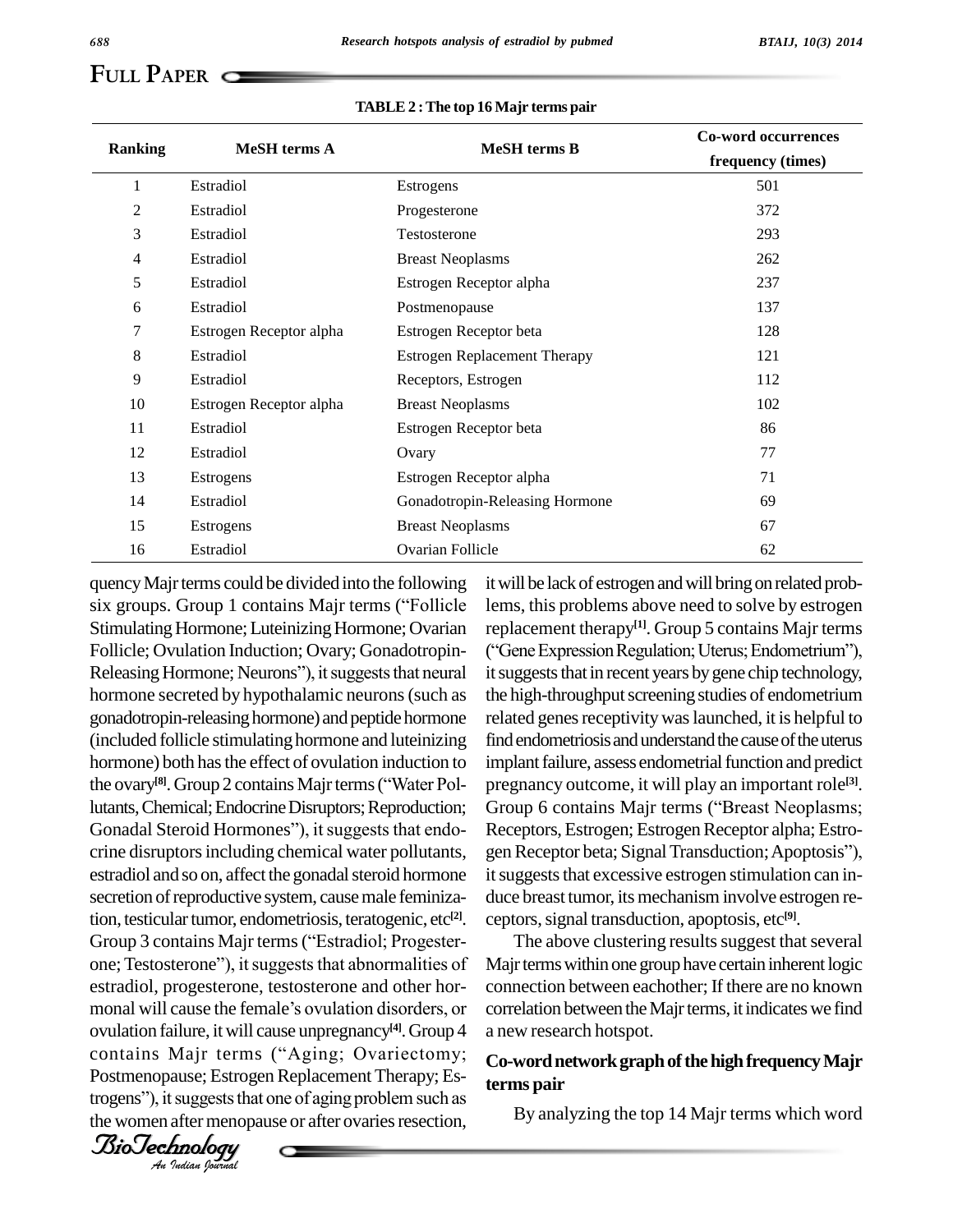

 ${\bf Figure~2: Co-word}$   ${\bf network~graph~of~the~high~frequency~Major~terms~pair}$ 

frequencywere over 202 times, we got the top 16 Majr terms pair (A and B, see TABLE 2) and co-word net-<br>"Progesterone; Testosterone; Breast Neoplasms; Eswork graph of the Majr terms pair (see Figure 2). Es- trog terms pair (A and B, see TABLE 2) and co-word net-<br>work graph of the Majr terms pair (see Figure 2). Es-<br>pecially the second Majr terms pair of "Estradiol" and sugges he Majr terms pair (see Figure 2). Es-<br>and Majr terms pair of "Estradiol" and su<br>appeared 372 times in the same paper. Pr it was far higher than that of the third MeSH terms pair "Progesterone" appeared 372 times in the same paper, it was far higher than that of the third MeSH terms pair (293 times, "Estradiol" and "Testosterone").

In Figure 2 the edge represents the concurrence relationship between Majr terms pair and if the edge between one Majrterm to other Majrterm, it suggests that the one Majr term is more important, it is in the center of the research hotspots. So we could infer that  $[2]$ center of the research hotspots. So we could infer that  $\qquad \qquad [2]$ the current estradiol research hotspots had focus on s. So we could infer that<br>a hotspots had focus on<br>Breast Neoplasms : Esthe current estradiol research hotspots had focus on<br>
"Progesterone; Testosterone; Breast Neoplasms ; Es-<br>
trogen Receptor alpha; Postmenopause", etc, it also "Progesterone; Testosterone; Breast Neoplasms; Es-<br>trogen Receptor alpha; Postmenopause", etc, it also<br>suggests that "Progesterone" is the research hotspots [3] of estradiol now.

## **CONCLUDING REMARKS**

ByanalyzingMeSHterms(word frequencyanaly sis, clustering analysis, co-word network graph) of PubMed papers about estradiol, we could infer that

the current estradiol research hotspots had focus on r<br>1 hotspots had focus on<br>Breast Neoplasms : Estrogen Receptor alpha; Postmenopause", etc, it also suggests that the most top 2 importance of which was Progesterone and Estrogen Receptor alpha.

#### **REFERENCES**

- [1] D.Bădoi, E.Crauciuc, L.Rusu, V.Luca; Therapy with climara in surgical menopause. Rev.Med.Chir.Soc. Med.Nat.Iasi, **116(3)**, 828-833 **(2012)**.
- **[2]** R.Chaube, G.J.Gautam, K.P.Joy; Teratogenic effects of 4-nonylphenol on early embryonic and lar val development of the catfish Heteropneustes fossilis.Arch.Environ.Contam.Toxicol., **64(4)**, 554- 561 **(2013)**.
- [3] M.Fambrini, F.Sorbi, C.Bussani, R.Cioni, G.Sisti,<br>*V.J. Andersson: Hypermethyletion* of HOVA10 *An*ovarian endometriomas. Acta Obstet Gynecol K.L.Andersson; Hypermethylation of HOXA10 gene in mid-luteal endometrium from women with Scand, **92(11)**, 1331-1334 **(2013)**.
- **[4]** Y.M.Liao, M.I.Hsu, C.S.Hsu, C.T.Lee, K.Chen; Endometrial thickness in women with ovulatory dysfunction. Gynecol Endocrinol, **29(4)**, 315-318

*Indian Journal*